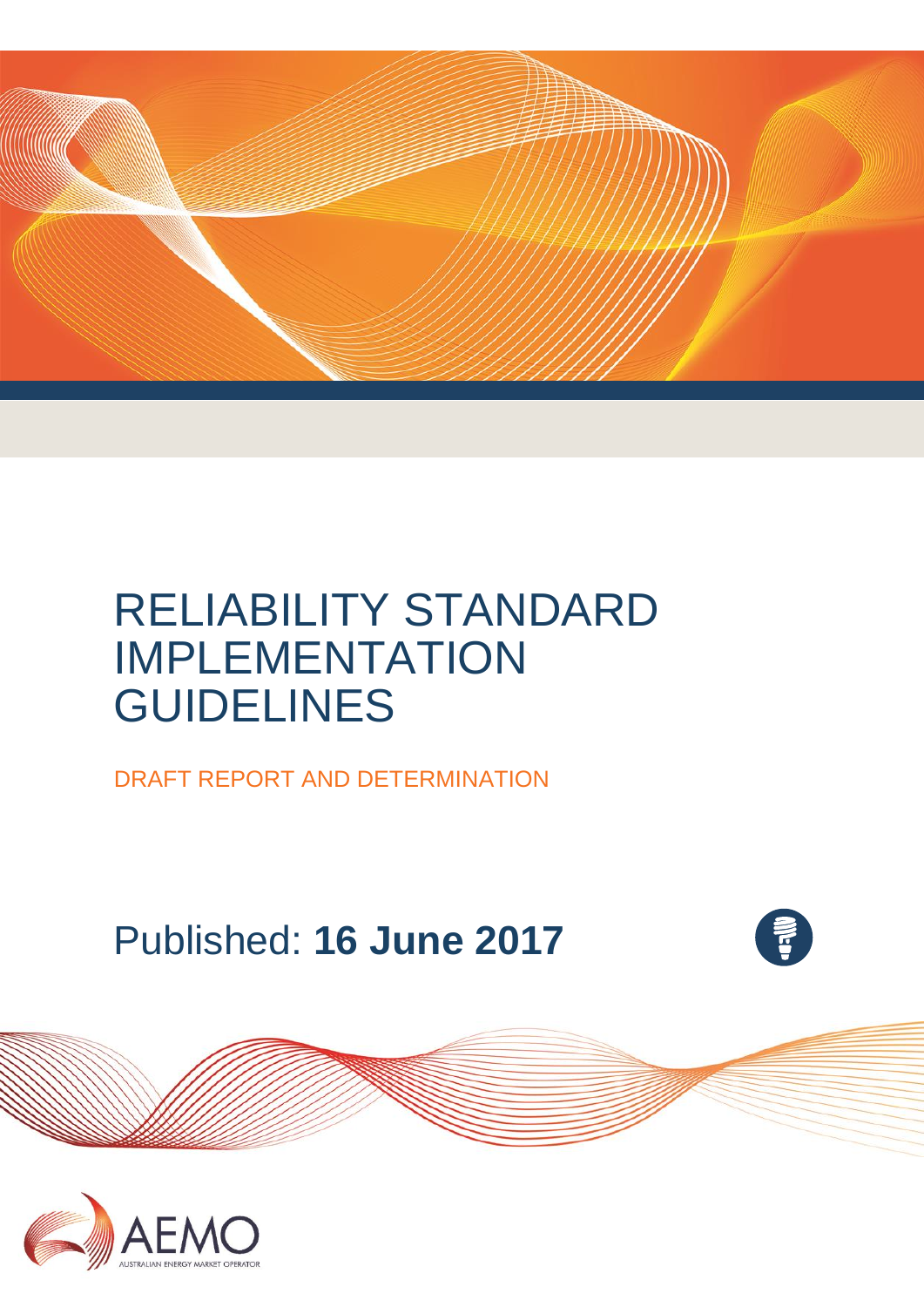

## <span id="page-1-0"></span>NOTICE OF SECOND STAGE CONSULTATION – RELIABILITY STANDARD IMPLEMENTATION GUIDELINES

#### **National Electricity Rules – Rule 8.9**

#### **Date of Notice: 16 June 2017**

This notice informs the *Reliability Panel*, all *Registered Participants* and *interested parties* (Consulted Persons) that AEMO is commencing the second stage of its consultation to amend the Reliability Standard Implementation Guidelines.

This consultation is being conducted under clause 3.9.3D (c) of the National Electricity Rules (NER), in accordance with the Rules consultation requirements detailed in rule 8.9 of the NER.

#### **Invitation to make Submissions**

AEMO invites written submissions on this Draft Report and Determination (Draft Report).

Please identify any parts of your submission that you wish to remain confidential, and explain why. AEMO may still publish that information if it does not consider it to be confidential, but will consult with you before doing so.

Consulted Persons should note that material identified as confidential may be given less weight in the decision-making process than material that is published.

#### **Closing Date and Time**

Submissions in response to this Notice of Second Stage of Rules Consultation should be sent by email to Suzette.Lizamore@aemo.com.au, to reach AEMO by 5.00pm (Australian Eastern Standard Time) on 3 July 2017.

All submissions must be forwarded in electronic format (both pdf and Word). Please send any queries about this consultation to the same email address.

Submissions received after the closing date and time will not be valid, and AEMO is not obliged to consider them. Any late submissions should explain the reason for lateness and the detriment to you if AEMO does not consider your submission.

#### **Publication**

All submissions will be published on AEMO's website, other than confidential content.

© 2017 Australian Energy Market Operator Limited. The material in this publication may be used in accordance with the [copyright permissions on AEMO's website.](http://aemo.com.au/Privacy_and_Legal_Notices/Copyright_Permissions_Notice)

Australian Energy Market Operator Ltd ABN 94 072 010 327 [www.aemo.com.au](http://www.aemo.com.au/) [info@aemo.com.au](mailto:info@aemo.com.au)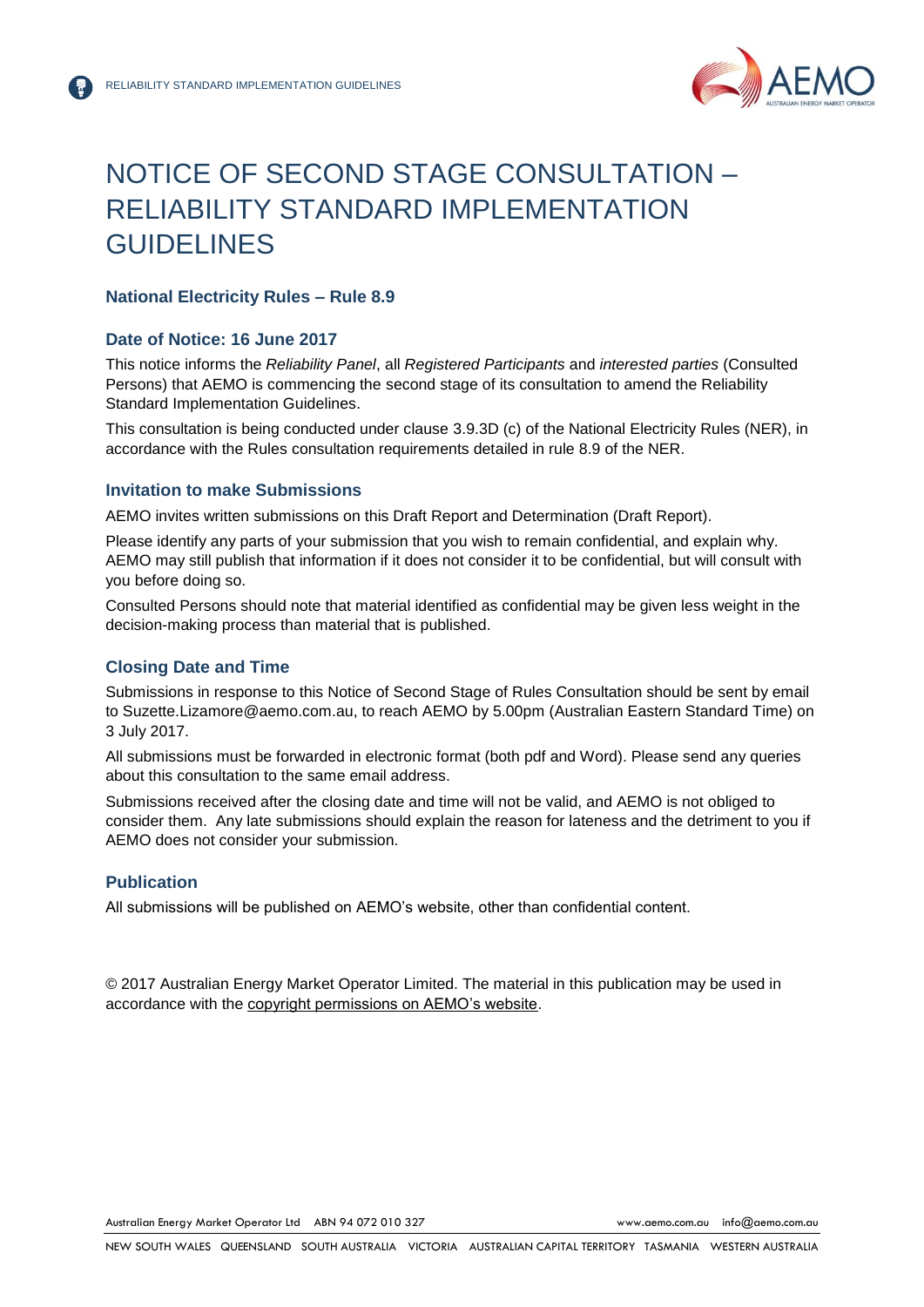

## <span id="page-2-0"></span>EXECUTIVE SUMMARY

The publication of this Draft Report and Determination (Draft Report) commences the second stage of the Rules consultation process conducted by AEMO on proposed amendments to the *reliability standard implementation guidelines* (RSIG or Guidelines) under the National Electricity Rules (NER).

These Guidelines set out how AEMO implements the *reliability standard* and the approach and assumptions used. The *reliability standard* measures the effectiveness, or sufficiency, of installed capacity to meet demand, and targets no more than 0.002% of expected unserved energy (USE) for any region in any financial year.

Ernst & Young (EY) were engaged last year to recommend improvements to the Medium Term Projected Assessment of System Adequacy (MT PASA) methodology. EY identified the need to replace the existing methodology with a probabilistic approach that can better capture the intermittent generation impacts on supply adequacy, amongst other improvements.

AEMO is committed to improving the MT PASA methodology to more accurately assess potential *reliability standard* breaches in the next two years. Improvements to the MT PASA methodology, related to the reliability assessment, therefore require these Guidelines to be amended.

AEMO began the first stage of consultation on the Guidelines on 30 March 2017. An Issues Paper outlined how AEMO proposed to implement EY's recommendations and sought feedback on outstanding issues for resolution. In broad terms, two modelling processes were proposed:

- A Dispatch Run, ignoring unplanned generation outages, to provide weekly regional transfer limits and system capabilities with and without network outages.
- A Reliability Run, to be conducted at least monthly, using EY's recommended probabilistic approach to assess whether *reliability standard* breaches are likely in the next two years.

Both processes were to consider participant information about planned generation and network availability, network constraints, and weekly and annual energy constraints.

Two submissions were received, from Energy Australia and ERM Power, in response to the consultation. Both were generally in support of the move to a probabilistic modelling approach although more details were requested. Feedback received has been considered in preparing this draft determination. Key developments following the stage one consultation are summarised below:

- AEMO has released an amended MT PASA Process Description document which provides details on the proposed MT PASA redevelopment.
- After taking into account feedback from the submissions and internal testing, AEMO will now run the probabilistic Reliability Run weekly, rather than monthly, removing the need for a Dispatch Run.
- An additional Loss of Load Probability (LOLP) run has been included. The LOLP Run will indicate days at highest risk of loss of load and will enable participants to schedule outages outside highrisk periods.
- Feedback received from the Reliability Panel has re-emphasised the need for additional stakeholder information, including a full set of annual energy constraints when assessing reliability. AEMO will seek further information from participants through voluntary or regulatory means about annual energy constraints and auxiliary loads.

After considering the submissions received, AEMO's draft determination is to **amend** the *reliability standard implementation guidelines* in the form published with this Draft Determination.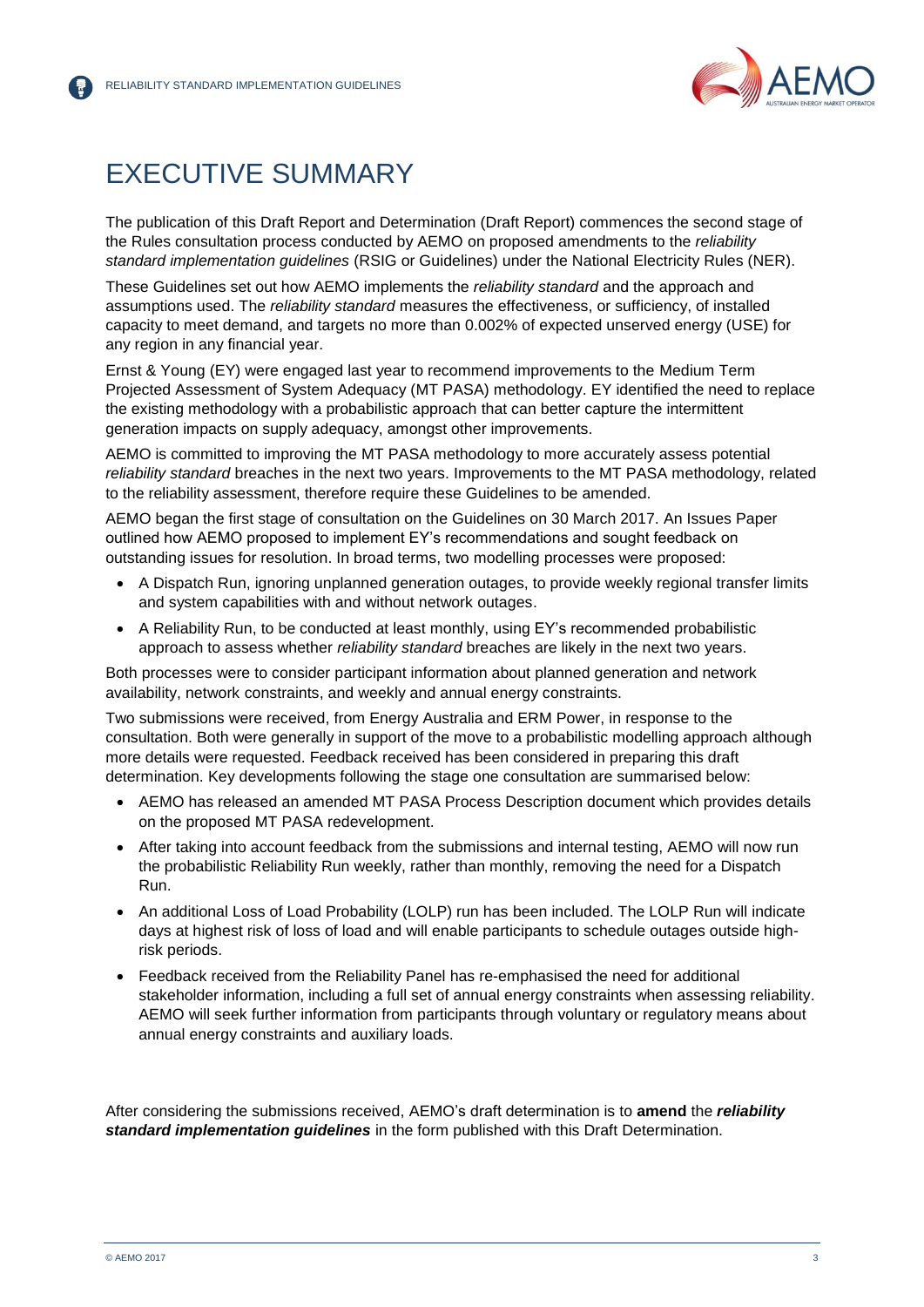

## **CONTENTS**

|                         | NOTICE OF SECOND STAGE CONSULTATION - RELIABILITY STANDARD IMPLEMENTATION                                 |                                             |  |
|-------------------------|-----------------------------------------------------------------------------------------------------------|---------------------------------------------|--|
|                         | <b>GUIDELINES</b>                                                                                         | $\overline{2}$                              |  |
|                         | <b>EXECUTIVE SUMMARY</b>                                                                                  | $\overline{\mathbf{3}}$                     |  |
| 1.                      | <b>STAKEHOLDER CONSULTATION PROCESS</b>                                                                   | 5                                           |  |
| 2.<br>2.1<br>2.2<br>2.3 | <b>BACKGROUND</b><br><b>NER</b> requirements<br>Context for this consultation<br>First stage consultation | 6<br>$6\phantom{1}6$<br>6<br>$\overline{7}$ |  |
| 3.                      | <b>SUMMARY OF MATERIAL ISSUES</b>                                                                         | 8                                           |  |
| 4.                      | <b>DISCUSSION OF MATERIAL ISSUES</b>                                                                      | 9                                           |  |
| 4.1                     | Change to probabilistic modelling process                                                                 | 9                                           |  |
| 4.2                     | Additional information from participants                                                                  | 9                                           |  |
| 4.3                     | Frequency of regular runs and conditions for ad hoc runs                                                  | 10                                          |  |
| 4.4                     | Use of information on network transfer capabilities and constraints reported through                      |                                             |  |
|                         | 3.7.2(f)(6)(i), (iv), (v)                                                                                 | 12                                          |  |
| 4.5                     | Granular reporting of aggregate generation capacity                                                       | 13                                          |  |
| 4.6                     | Transparency and access to data                                                                           | 14                                          |  |
| 4.7                     | <b>Reference Years</b>                                                                                    | 15                                          |  |
| 4.8                     | Selection of POE Demand Curves                                                                            | 15                                          |  |
| 5.                      | <b>OTHER MATTERS</b>                                                                                      | 17                                          |  |
| 6.                      | <b>DRAFT DETERMINATION</b>                                                                                | 18                                          |  |
|                         | <b>APPENDIX A - GLOSSARY</b>                                                                              |                                             |  |
|                         | <b>APPENDIX B. ATTACHMENTS</b>                                                                            | 20                                          |  |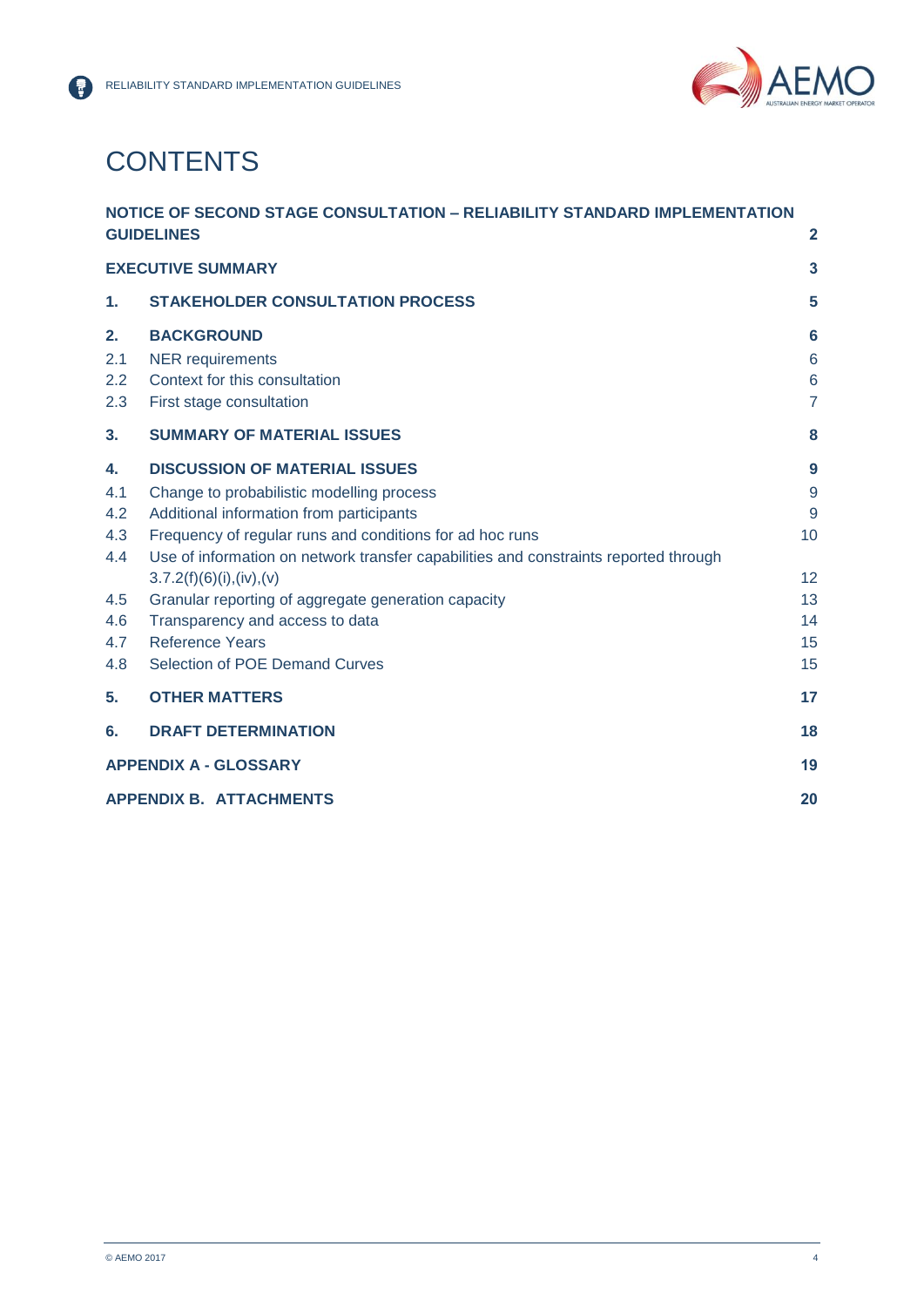

## <span id="page-4-0"></span>1. STAKEHOLDER CONSULTATION PROCESS

As required by clause 3.9.3D(c) of the NER, AEMO is consulting on proposed amendments to the *reliability standard implementation guidelines* (RSIG or Guidelines) in accordance with the *Rules* consultation process in rule 8.9.

AEMO's indicative timeline for this consultation is outlined below. Future dates may be adjusted depending on the number and complexity of issues raised in submissions.

| <b>Deliverable</b>                                           | Indicative date        |
|--------------------------------------------------------------|------------------------|
| Draft Report & Notice of second stage consultation published | Friday 16 June 2017    |
| <b>Submissions due on Draft Report</b>                       | Monday 3 July 2017     |
| <b>Final Report published</b>                                | Tuesday 15 August 2017 |

The publication of this Draft Report marks the commencement of the second stage of consultation. Note that there is a glossary of terms used in this Draft Report at **Appendix A**. A list of publications is included at **Appendix B**.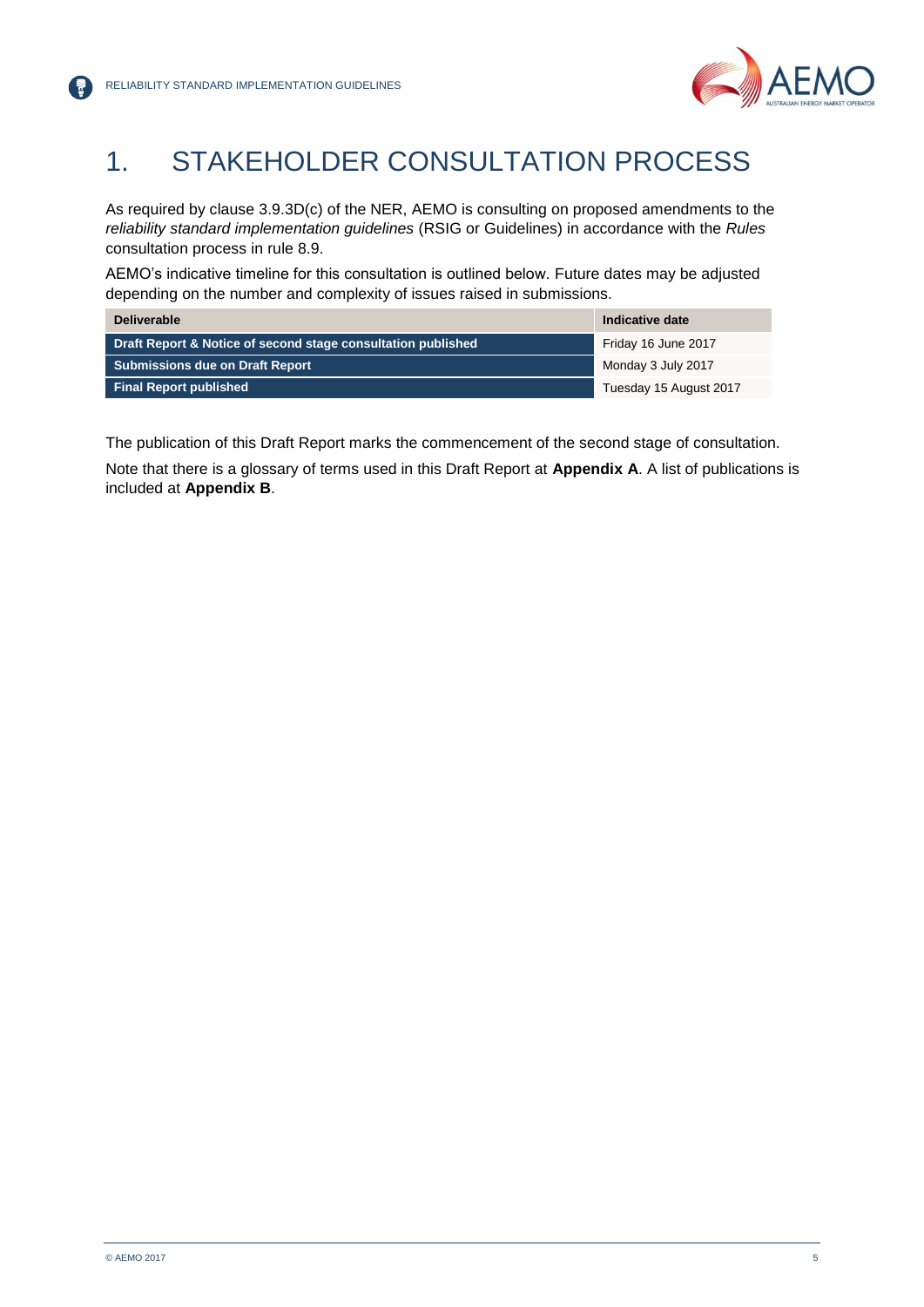

## <span id="page-5-0"></span>2. BACKGROUND

### <span id="page-5-1"></span>**2.1 NER requirements**

The Guidelines are made under clause 3.9.3D of the *Rules*. They outline how AEMO will implement the *reliability standard*. AEMO is required to amend the Guidelines in accordance with the *Rules consultation procedures.* 

AEMO's proposed Guideline amendments relate to redevelopment of the Medium Term Projected Assessment of System Adequacy (MT PASA) process.

### <span id="page-5-2"></span>**2.2 Context for this consultation**

The *reliability standard* is a measure of the effectiveness, or sufficiency, of installed capacity to meet demand. It is defined in clause 3.9.3C of the *Rules* as the maximum expected *unserved energy* (USE), in a *region* of 0.002% of the total *energy* demanded in that *region* for a given *financial year*.

MT PASA assesses the adequacy of expected electricity supply to meet demand across a two-year horizon through regular assessment of any projected failure to meet the *reliability standard*. The MT PASA process includes collection of accurate information, analysis and disclosure of power system security and predicted supply reliability that helps *Registered Participants* make decisions about supply, demand and transmission network outages for two years ahead.

MT PASA incorporates two separate functions:

1. A high frequency three-hourly information service that gives a regional breakdown of the supply situation over the two-year horizon, taking into account participant submissions on availability – not a *Rules* Requirement.

2. A weekly assessment of system reliability, including provision of information on demand, supply and network conditions – *Rules* Requirement (clause 3.7.2).

In 2016, AEMO began a review of MT PASA as part of continuous improvement and to ensure the process used to assess the *reliability standard* was robust in light of the accelerated rate of industry change. External consultants, Ernst & Young (EY), were engaged to assess whether current MT PASA processes were fit for purpose and provide a suite of recommendations to remediate gaps.

EY recommended that:

- AEMO should implement the MT PASA reliability assessment using a probabilistic modelling approach to better capture the impact of stochastic inputs such as demand, generation outages or availability of intermittent generation. The *reliability standard* is probabilistic, and therefore it is appropriate to capture the distribution of outcomes under a range of possible supply and demand conditions when determining the expected level of unserved energy.
- The modelling should be done at a half-hourly resolution.
- At least five reference traces for demand, solar and wind should be sampled for each demand scenario (10% Probability of Exceedance (POE) and 50% POE) to capture historically observed variations in intermittent generation availability and coincidence of demand between regions.
- 200 iterations should be run for each reference year and demand case combination to capture the expected impact of unplanned generation outages. This equates to a total of 2,000 simulations per year.
- There be a change from weekly to at least quarterly frequency for reliability assessment due to the intense computational requirements of the probabilistic modelling.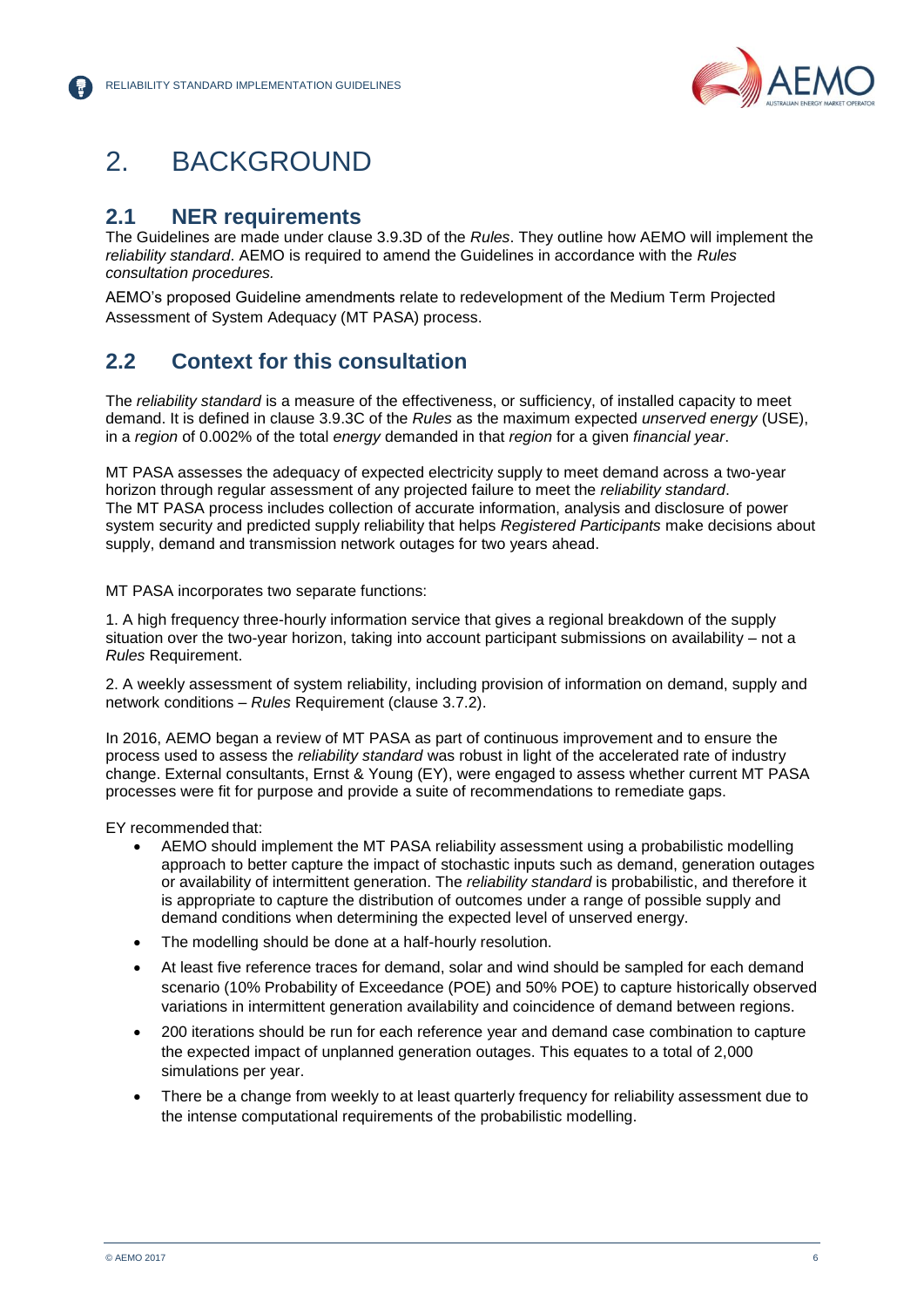

 The three-hourly supply-demand run should continue as it provides valuable information to help participants optimise their operations. Reporting aggregate MT PASA bids at a more granular level, would improve the service.

EY's recommended solution was independently assessed by GHD through a gap analysis of the recommendation, and review of information on relevant international practices. GHD concluded that EY's solution could address the identified limitations and issues with the existing MT PASA. Stakeholders were offered the opportunity to participate in the review process through two workshops held in May and December 2016, and generally supported the proposed changes.

AEMO is committed to improving the MT PASA reliability assessment and is progressing implementation of the MT PASA redevelopment. This includes this consultation on proposed amendments to the Guidelines to reflect changes to modelling frequency, approach, input assumptions and outputs used to implement the *reliability standard*.

### <span id="page-6-0"></span>**2.3 First stage consultation**

AEMO issued a [Notice of First Stage Consultation](http://www.aemo.com.au/-/media/Files/Stakeholder_Consultation/Consultations/Electricity_Consultations/2017/MTPASA/Notice-of-First-Stage-Consultation-_MT-PASA-phase-2.pdf) on **30 March 2017** with an [Issues Paper](http://www.aemo.com.au/-/media/Files/Stakeholder_Consultation/Consultations/Electricity_Consultations/2017/MTPASA/RSIG-Changes-Issues-Paper---MT-PASA-Phase-2.pdf) and the [Guidelines Draft.](http://www.aemo.com.au/-/media/Files/Stakeholder_Consultation/Consultations/Electricity_Consultations/2017/MTPASA/Reliability-Standard-Implementation-Guidelines---MT-PASA-Phase-2-Draft.pdf) The Issues Paper discussed the proposed changes to the Guidelines.

AEMO received two written submissions in the first stage of consultation. AEMO also discussed the proposed changes at the following meetings/forums:

| <b>Meeting/Forum</b>                                           | Date                    |
|----------------------------------------------------------------|-------------------------|
| <b>Reliability Panel Meeting</b>                               | Wednesday 8 March 2017  |
| National Electricity Market (NEM) Wholesale Consultative Forum | Wednesday 29 March 2017 |
| <b>Forecasting &amp; Planning Reference Group</b>              | Tuesday 18 April 2017   |

Copies of all written submissions, minutes of meetings and issues raised in forums (excluding any confidential information) have been published on AEMO's website at:

[https://www.aemo.com.au/Stakeholder-Consultation/Industry-forums-and-working-groups/Other](https://www.aemo.com.au/Stakeholder-Consultation/Industry-forums-and-working-groups/Other-meetings/Forecasting-and-Planning-Reference-Group)[meetings/Forecasting-and-Planning-Reference-Group](https://www.aemo.com.au/Stakeholder-Consultation/Industry-forums-and-working-groups/Other-meetings/Forecasting-and-Planning-Reference-Group)

[https://www.aemo.com.au/Stakeholder-Consultation/Industry-forums-and-working-groups/Wholesale](https://www.aemo.com.au/Stakeholder-Consultation/Industry-forums-and-working-groups/Wholesale-meetings/NEM-Wholesale-Consultative-Forum)[meetings/NEM-Wholesale-Consultative-Forum](https://www.aemo.com.au/Stakeholder-Consultation/Industry-forums-and-working-groups/Wholesale-meetings/NEM-Wholesale-Consultative-Forum)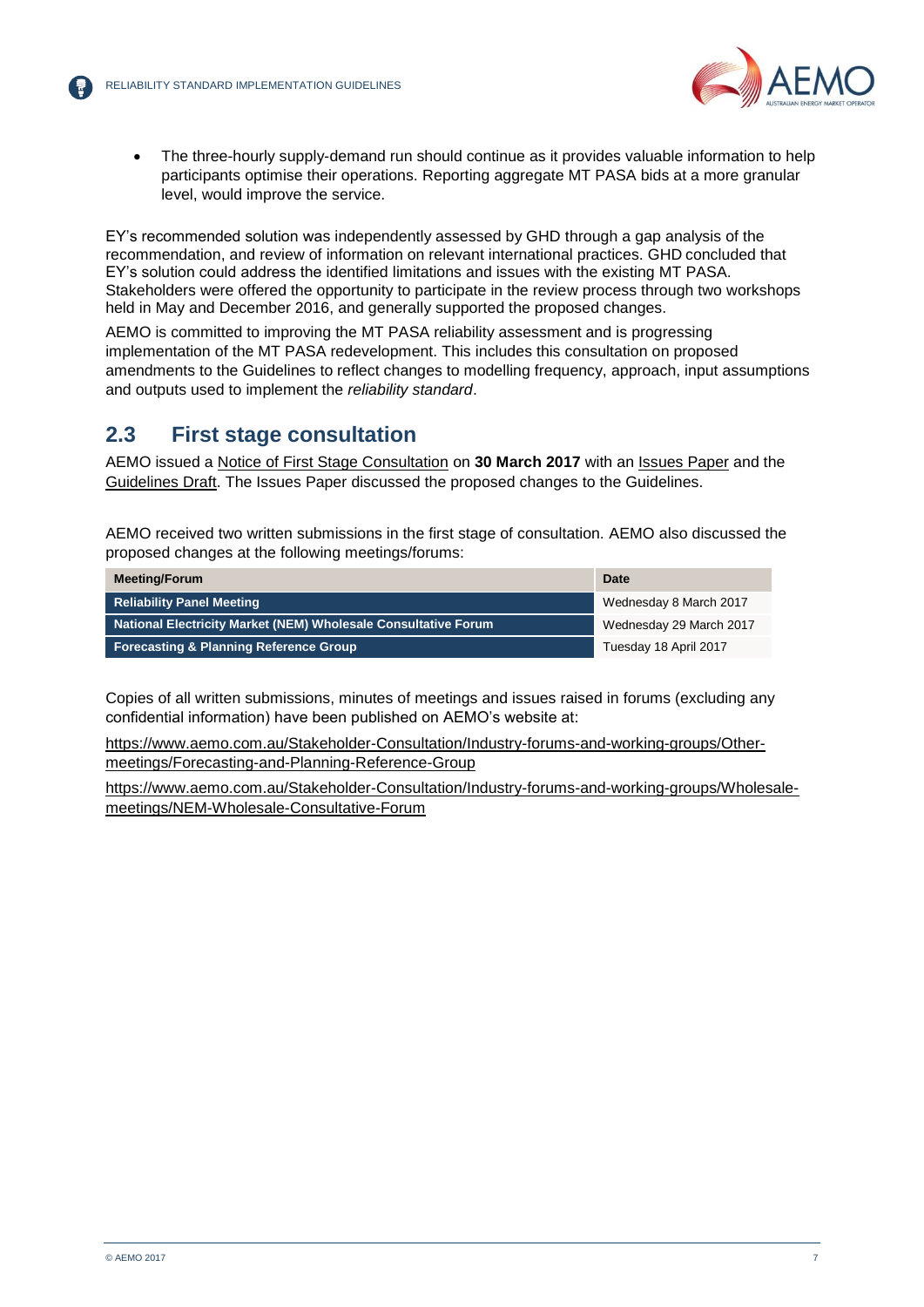【帚】



## <span id="page-7-0"></span>3. SUMMARY OF MATERIAL ISSUES

The key material issues arising from the proposal and raised by Consulted Persons are summarised in the following table:

| No.              | <b>Issue</b>                                                  | <b>Raised by</b>            |
|------------------|---------------------------------------------------------------|-----------------------------|
| 1                | Change to probabilistic modelling process                     | <b>AEMO</b>                 |
| $\overline{2}$ . | Additional information from participants                      | AEMO / Reliability Panel    |
| 3.               | Frequency of regular runs and conditions for ad hoc runs      | <b>AEMO</b>                 |
| $\overline{4}$ . | Use of information reported through $3.7.2(f)(6)(i),(iv),(v)$ | <b>AEMO</b>                 |
| 5.               | Granular reporting of aggregate generation capacity           | <b>AEMO</b>                 |
| 6.               | Transparency and access to data                               | Energy Australia, ERM Power |
| $\overline{7}$ . | Reference years                                               | <b>ERM Power</b>            |
| 8.               | Selection of POE Demand Curves                                | <b>ERM Power</b>            |

A detailed summary of issues raised by Consulted Persons in submissions and at meetings/forums, together with AEMO's responses, is contained in Sections 4 and 5.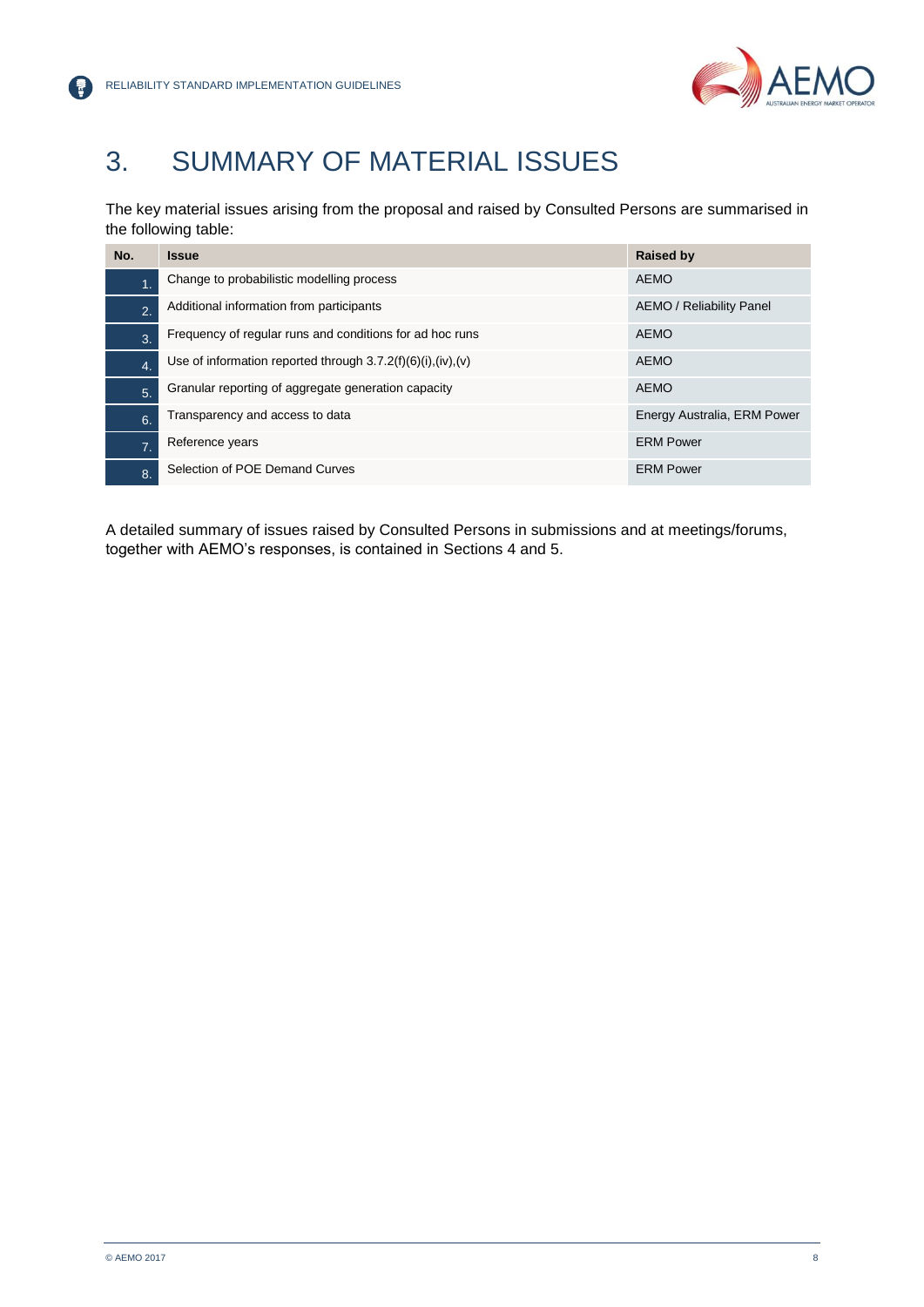

## <span id="page-8-0"></span>4. DISCUSSION OF MATERIAL ISSUES

### <span id="page-8-1"></span>**4.1 Change to probabilistic modelling process**

#### **4.1.1 Issue summary and submissions**

AEMO sought feedback in the Issues Paper on whether the proposed probabilistic modelling approach would provide sufficient information to implement the *reliability standard* and adequate information for planning purposes, outage scheduling and for considering whether AEMO should enter into *Reliability and Emergency Reserve Trader* (*RERT*) contracts.

Energy Australia Submission: *We believe the new method will produce more reliable results and that this will assist all parties in positively identifying and taking action on system adequacy issues.*

ERM Power Submission: *ERM Power is encouraged by AEMO's proposed changes to the MT PASA process to fill the void in market information left by changes to EAAP reporting timeframe. However, to have full confidence in the proposal we require further detail than what is currently published by AEMO.*

#### **4.1.2 AEMO's assessment**

AEMO recognises the need to provide further details on the proposed process to participants.

#### **4.1.3 AEMO's conclusion**

AEMO has provided further details on the modelling process via updated drafts of the RSIG and MT PASA Process Description documents accompanying this second stage consultation.

AEMO will continue with the implementation of a probabilistic MT PASA methodology.

### <span id="page-8-2"></span>**4.2 Additional information from participants**

#### **4.2.1 Issue summary and submissions**

At the Reliability Panel's March meeting, it was noted that focus should be directed to coal and gas restrictions and their possible impact on generator availability over a year. The Panel asked whether it would be possible for participants to supply information on contracted fuel sources if they were aggregated on a regional basis for commercially sensitive reasons.

AEMO is seeking to gain a better understanding of annual energy constraints. Currently under clause 3.7.2(d)<sup>1</sup> Scheduled Generators or Market Participants are required to provide information on their weekly energy constraints for each scheduled generating unit or scheduled load. The *reliability standard* is assessed over an annual period, but currently these annual constraints can only be estimated by summing the weekly energy constraints provided by participants. This method may not accurately represent the annual constraint.

AEMO also receives information on annual energy constraints through the Generator Energy Limitation Framework (GELF). This information is provided at least once a year for Energy Adequacy Assessment

<sup>1</sup> NER clause 3.7.2(d) The following medium term PASA inputs must be submitted by each relevant Scheduled Generator or Market Participant in accordance with the timetable:

<sup>(1)</sup> PASA availability of each scheduled generating unit, scheduled load or scheduled network service for each day taking into account the ambient weather conditions forecast at the time of the 10% probability of exceedance peak load (in the manner described in the procedure prepared under paragraph (g)); and

<sup>(2)</sup> Weekly energy constraints applying to each scheduled generating unit or scheduled load.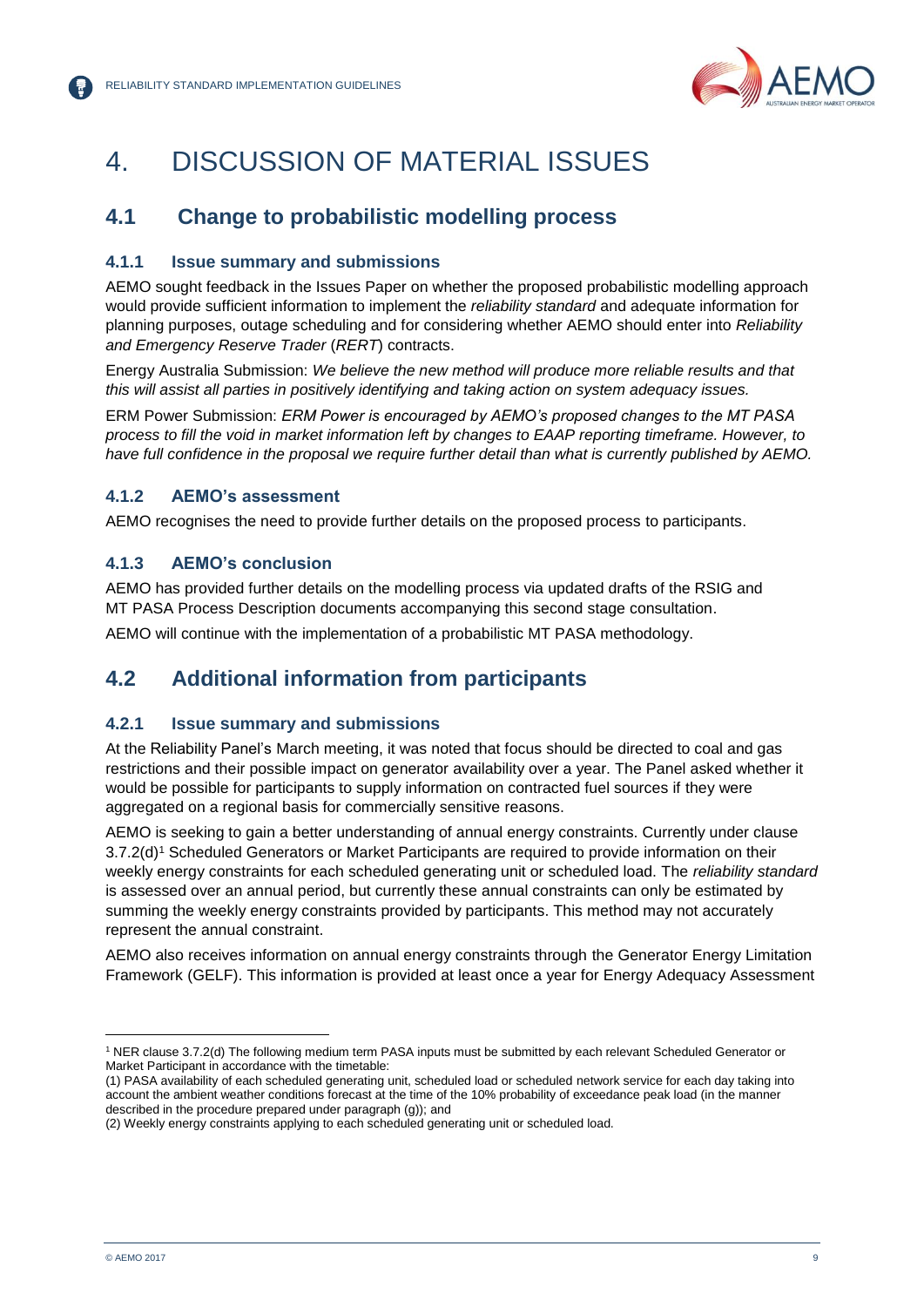

Projections (EAAP), so for MT PASA, energy constraint information is available one-to-two years ahead, depending on the length of time since the last GELF update.

AEMO sought feedback in the Issues Paper about whether AEMO should seek additional information from participants to more accurately implement the *reliability standard*, and whether there was benefit in using information received through GELF for MT PASA modelling. No submissions were received on this issue.

AEMO has also identified a need to obtain information from participants on auxiliary load. Demand forecasts (through the National Electricity Forecasting Report (NEFR)) are made on a "sent out" basis, while MT PASA generation bids are provided on an "as generated" basis. AEMO currently estimates the auxiliary load and adds this to the "sent out" demand forecasts to estimate "as generated" demand for use in MT PASA modelling.

AEMO would like to increase the accuracy in accounting for auxiliary load in the MT PASA process by obtaining information from participants about the proportion of "as generated" output used for auxiliary load.

#### **4.2.2 AEMO's assessment**

Annual fuel or emission restrictions may impact generation availability and AEMO considers that this information is an essential input for conducting accurate reliability assessments.

In addition to the weekly energy constraints provided through MT PASA, AEMO will use the following information, where applicable or relevant, to model energy constraints in MT PASA:

- 1. Annual energy constraints provided through GELF. AEMO proposes to use the "short-term average rainfall scenario" for hydro constraints unless otherwise advised. AEMO recognises that this information may not cover the full two-year MT PASA horizon.
- 2. Additional energy constraints provided by participants beyond the GELF period, submitted voluntarily.

AEMO considers that provision of more accurate and comprehensive annual constraint information from participants would benefit the market through improved reliability assessments.

Further, provision of regular auxiliary load information by participants would enable AEMO to more accurately account for the effect of auxiliary load in MT PASA reliability assessments.

#### **4.2.3 AEMO's conclusion**

AEMO will use information supplied through weekly MT PASA energy constraints, the GELF and generator surveys to ensure that the most accurate annual generation limits from available information are considered during MT PASA modelling.

AEMO will pursue means to acquire annual constraint and auxiliary load information that covers the full two-year period, either voluntarily or through regulatory changes.

### <span id="page-9-0"></span>**4.3 Frequency of regular runs and conditions for ad hoc runs**

#### **4.3.1 Issue summary and submissions**

In the Issues Paper, AEMO detailed the intention to produce two sets of MT PASA runs:

- MT PASA Dispatch Run to be executed weekly with and without planned network outages. This assessment would be used to identify and quantify most MT PASA outputs.
- MT PASA Reliability Run to be executed monthly using over 2,000 Monte Carlo simulations to assess the likelihood of *reliability standard* breaches. From this Reliability Run, AEMO would also indicate the days most at risk of supply shortfalls.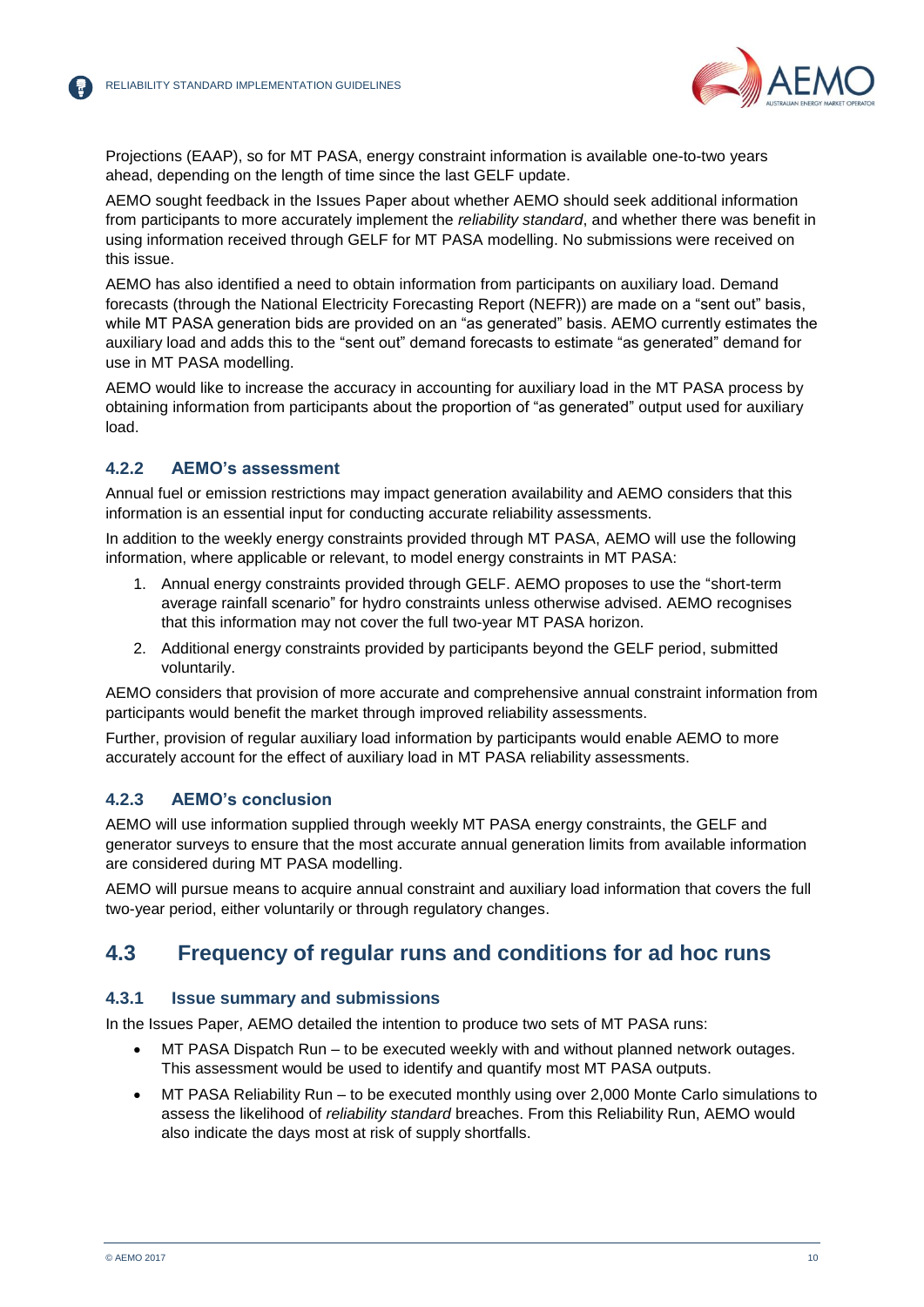

AEMO also indicated that both sets of runs would include detailed network constraints, energy constraints and at least five reference traces for demand, solar and wind generation. AEMO proposed a list of factors it would consider if an additional MT PASA Reliability Run were to be conducted within a month.

AEMO sought feedback in the Issues Paper on the proposed plan to review and publish reliability assessments weekly, but only conduct the Reliability Run monthly in the absence of significant changes to model inputs. AEMO also asked participants to give feedback on proposed factors to consider in assessing the need for additional runs.

Energy Australia submission: *Energy Australia expressed strong reservations about reducing the update frequency and expressed a preference for no less frequent than fortnightly projections. Failing this they would like AEMO to retain capacity to perform ad hoc projections in the event of a major market event and would like the threshold for conducting ad hoc runs to form part of the guidelines.*

ERM Power submission: *ERM Power raised no objections about the frequency of runs, and supported the proposed factors for conducting ad hoc runs subject to the inclusion of an additional factor – AEMO's intention to contract for the provision of medium term Reliability and Emergency Reserve Trader services.*

#### **4.3.2 AEMO's assessment**

Following preliminary model design and testing, AEMO is now planning to conduct the following MT PASA modelling runs weekly:

1. MT PASA Reliability Run. The MT PASA reliability run aims to assess the level of unserved energy and likelihood of *reliability standard* breaches through probabilistic modelling. AEMO will conduct Monte Carlo simulations on a set of base cases designed to provide a range of demand and supply conditions across a set of different historical weather years. Planned network outage impacts will be included in the simulations, and stochastic variation on intermittent generation traces and generation forced outages will be simulated.

In total about 3000 Monte Carlo simulations incorporating possible variations in demand and supply conditions will be run for each year of the two-year horizon to produce a distribution of annual USE expectations.

Results from the Reliability Run will also be used to determine MT PASA output data on constrained and unconstrained generation capacity, transfer capabilities under various supply and demand conditions, and system constraints.

2. MT PASA Loss of Load Probability (LOLP) Run. This is a newly proposed run to help maintenance scheduling and operational planning, including informing decisions to enter into *reserve contracts* during the *RERT* process. It assesses the days most at risk of load shedding if 10% POE demand conditions were to occur on that day. The LOLP is calculated using a mathematical operation<sup>2</sup> that considers the likely capacity available to meet demand given the probability of generation outages and intermittent generation availability in each half-hour period. AEMO will publish the maximum half-hourly LOLP for each day in the horizon alongside the forecast 10% POE demand and available capacity - including scheduled, semi scheduled and large non-scheduled availability.

<sup>2</sup> This operation is known as a convolution of load and involves iterating through individual units, assessing their forced outages rates and accumulating the outages to calculate the probability of overall system outages. Intermittent generators will be represented as a single generator with a probability distribution for each region.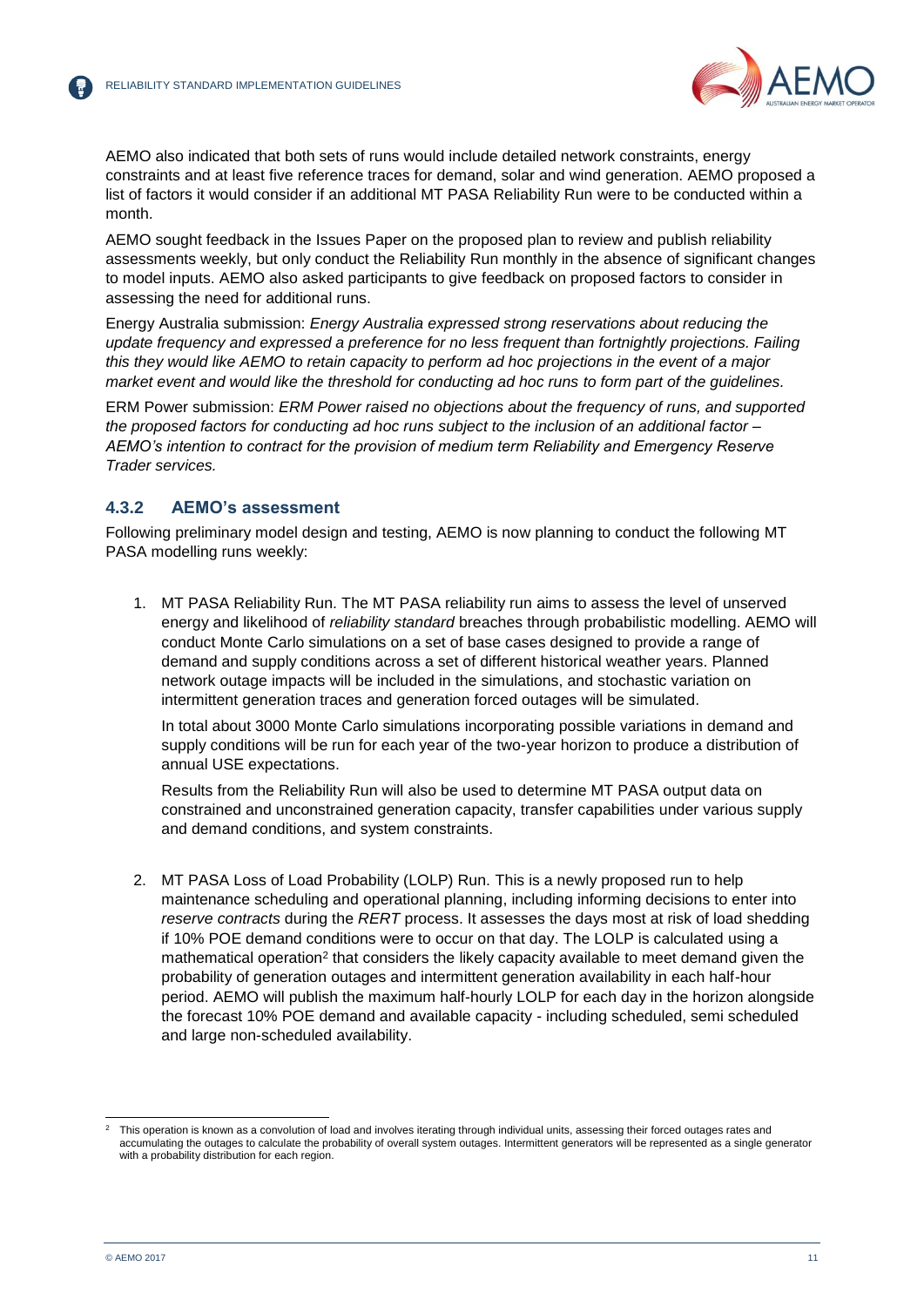

Further details on both MT PASA modelling runs can be found in the MT PASA Process Description document.

AEMO recognises that there is a need to provide updated guidance more frequently in changing conditions and is guided by clause 3.7.2 (b) *AEMO may publish additional updated versions of the medium term PASA in the event of changes which, in the judgment of AEMO, are materially significant.*

Ad hoc capability for additional runs will be available should changing market conditions necessitate updates.

#### **4.3.3 AEMO's conclusion**

AEMO now plans to conduct the Reliability Run at least weekly, consistent with current operations, removing the need for the Dispatch Run. Given the frequency of these runs, the risk of a reliability assessment being out of date is low and AEMO therefore considers it no longer necessary to specifically list the factors it will consider before publishing any updated version of the MT PASA.

### <span id="page-11-0"></span>**4.4 Use of information on network transfer capabilities and constraints reported through 3.7.2(f)(6)(i),(iv),(v)**

#### **4.4.1 Issue summary and submissions**

AEMO sought responses from participants about whether the proposed Dispatch Run would cover required information on transfer capabilities and constraints.

ERM Power submission: *ERM Power supported the ongoing publication of a weekly dispatch run with forecast interconnector limits, based on the inclusion of any planned network outages.*

#### **4.4.2 AEMO's assessment**

AEMO acknowledges the request to continue providing information on interconnector limits in respect of clause 3.7.2(f)(6)(iv). Under this clause AEMO is required to publish details of:

- Interconnector transfer capability, and
- The discrepancy between interconnector transfer capability and the capacity of the relevant interconnector in the absence of outages on the relevant interconnector only.

AEMO considers it important to note that this current Rule requirement appears to pre-date the introduction of fully co-optimised constraints where interconnector terms may be included in a number of constraints. As a consequence of this, it is no longer possible to calculate this output in the MT PASA process without incurring significant computational cost. It would require running the Reliability Run multiple times, with and without the relevant interconnector constraints removed.

Moreover, the transfer capabilities are highly dependent on dispatch conditions at any point in time, and would vary wildly across the Monte-Carlo simulations. Flow on an interconnector can be in one of two directions which would potentially result in a bi-modal distribution of flows resulting from the simulations. This distribution would not be well represented by a single overall estimate. Provision of a minimum and maximum band from the simulations could span the entire range of flows possible in both directions.

This required information is most accurately and comprehensively provided through the Constraint Library and Network Outage Scheduler (NOS) rather than any market simulations. Market participants currently receive this information through the same data library that supplies the MT PASA reports.

AEMO remains interested in understanding participant needs for information on transfer capabilities and constraints to see whether changes are needed to the current information requirements specified in *the Rules*.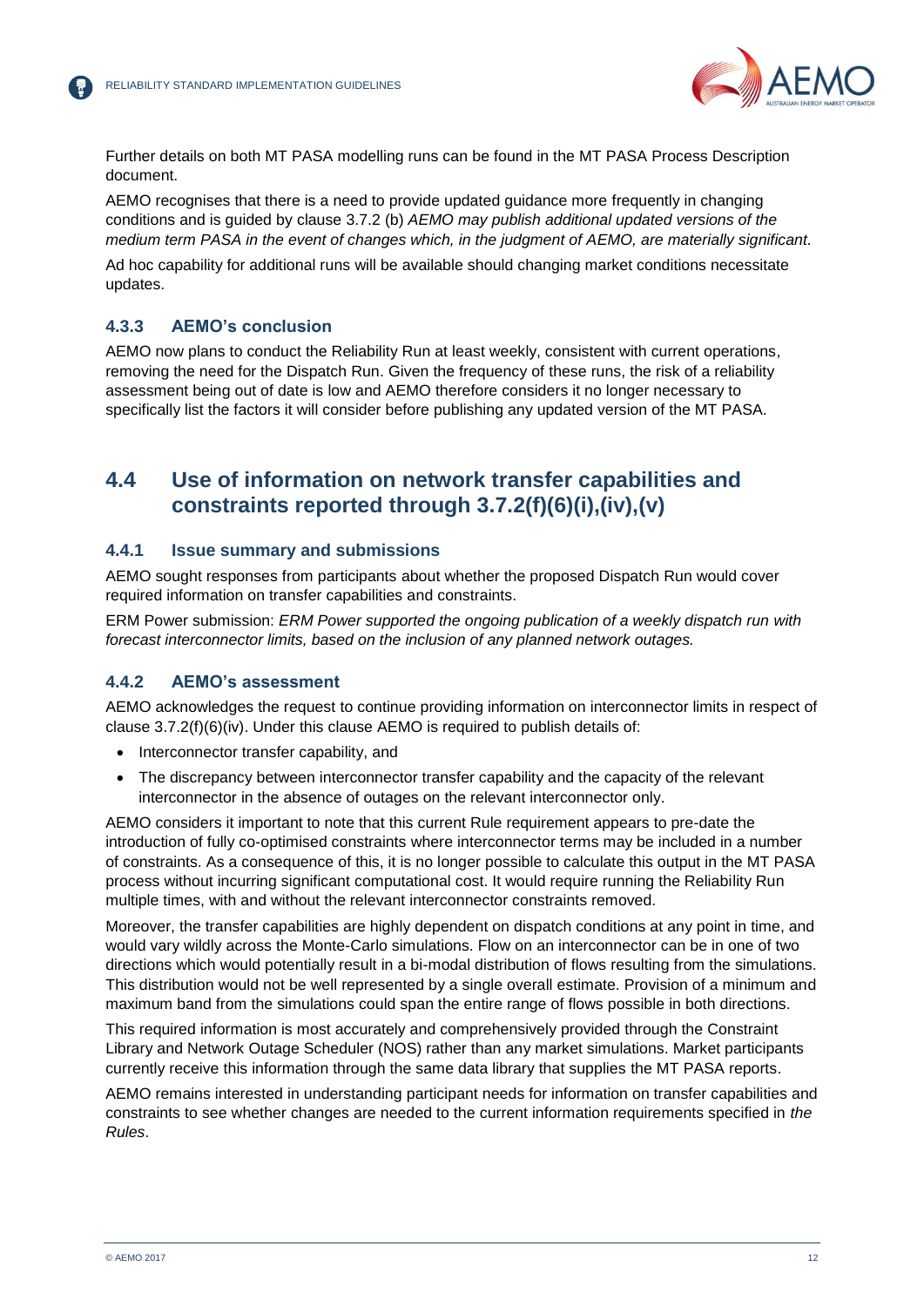

#### **4.4.3 AEMO's conclusion**

AEMO will provide outputs specified in clause 3.7.2(f)(6) as follows:

(i) information on projected violations of power system security will be provided by reporting any constraint violations assessed across simulations in the Reliability Run.

(ii) projected failure to meet the *reliability standard* will be assessed via the Reliability Run.

(iii) previously deleted

(iv) information on transfer capabilities with and without network outages will be provided through the Constraint Library and NOS. AEMO will also provide a range of estimated transfer capabilities from the Reliability Run (with network outages included only).

(v) AEMO will estimate when and where network constraints may become binding on dispatch of generation or load, based on the multiple Reliability Run simulations, albeit assuming units are dispatched based on short-run marginal cost bidding.

#### AEMO notes that only 3.7.2(f)(6)(ii) directly pertains to the *reliability standard*.

AEMO remains committed to providing the market with valuable information. As part of the broader MT PASA consultation process, AEMO is interested in understanding if AEMO's obligations under 3.7.2(f)(6)(i),(iv) and (v) are delivering value for participants. AEMO asks participants to provide feedback on the value of this information to their business, whether the obligation to provide this information is considered an efficient use of AEMO's resources (noting the difficulty in providing accurate information), or if this requirement should be removed from the Rules and more relevant information provided.

### <span id="page-12-0"></span>**4.5 Granular reporting of aggregate generation capacity**

#### **4.5.1 Issue summary and submissions**

AEMO sought responses from participants in the Issues Paper about whether more granular reporting of aggregate generation capacity would help participants operate their businesses and promote the national electricity objective. The reporting could range from merely distinguishing between energy constrained and unconstrained generation to identifying each MT PASA bid by Dispatch Unit Identifier (DUID).

Energy Australia: *At this stage we do not support this change, considering it does not provide any further detail related to system adequacy and thus is not relevant to the MT PASA. We do not consider that any substantive arguments have been raised that demonstrate that this level of detail would otherwise promote the NEO. It is our opinion that this detail is sought by some participants to assist with their trading process, which we consider is outside the scope of the NEO.*

ERM Power: *ERM Power supports AEMO's proposed rule change to allow publication of reported generation availability on a DUID basis. Individual DUID data is already provided by participants as part of their MTPASA data submission, therefore the data is currently available to AEMO, the only process change that would be required is with regard to the publication of this data.*

*Currently this information is generally only known between major NEM participants due to their sharing of plant overhaul resources, specialist contractors and strategic spares. Hence there is a large asymmetry in information between some participants, often to the detriment of smaller NEM participants and intermediaries. The current MTPASA review process provides the opportunity to correct this information imbalance.*

ERM Power also asked that AEMO provide *Forecast energy constrained and energy unconstrained generation availability data on an aggregate regional basis – note, this data should not include the impact of network constraints on generation availability as per the current weekly MTPASA.*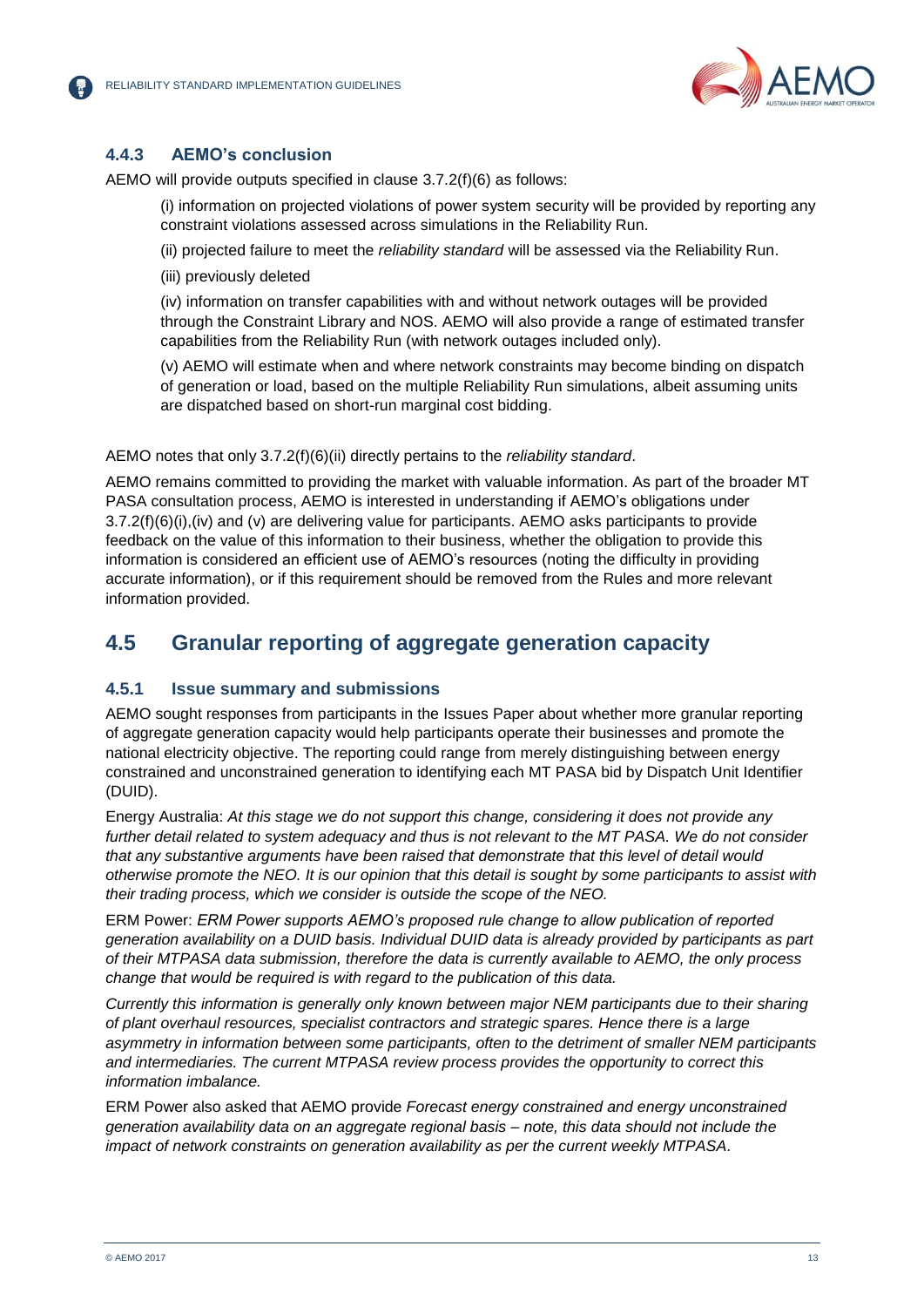

#### **4.5.2 AEMO's assessment**

AEMO is bound by the *National Electricity Law* and the Rules in terms of information disclosure. Clauses 3.7.2(f)(5A) and (5B) of *the Rules* provide for AEMO to publish aggregate constrained and unconstrained capacity for each region, after allowing for the impact of *network constraints*. AEMO is obligated to protect information not covered under *the Rules* such as individual DUID bids, or even the constrained and unconstrained capacity for each region unrelated to *network constraints*.

Any potential rule change proposal to authorise AEMO to publish constrained/unconstrained information or report bids at DUID level would need to demonstrate that the change promotes the NEO<sup>3</sup>.

AEMO recognises that opinion is divided on the matter and that there may be an asymmetry of information between large and small participants.

#### **4.5.3 AEMO's conclusion**

AEMO acknowledges the submissions received from ERM Power and Energy Australia. AEMO's current position is that there is not enough support for any changes to the current Rules obligations. Any consideration to move forward with a potential rule change for more granular reporting of generation capacity requires more substantive responses from participants about how this would help participants' business operation efficiency and promote the NEO.

### <span id="page-13-0"></span>**4.6 Transparency and access to data**

#### **4.6.1 Issue summary and submissions**

While not specifically discussed in the Issues Paper, both Energy Australia and ERM Power expressed concerns around potential for reduced transparency and access to data in their submissions:

Energy Australia: *We consider that the proposed change to a probabilistic methodology is likely to result in improved outcomes; however we are also concerned that there exists the risk of reduced transparency in the process.*

*We would support the change to a probabilistic methodology as long as a level of access to substantially the same data can be retained. This includes inputs such as the demand trace and availability trace. The new methodology must provide enough visibility on these inputs that participants have confidence in the outputs, including retaining the current 3 hourly resolution.*

ERM Power: *ERM Power's acceptance and support of AEMO's proposal to amend the publication of the weekly MTPASA to a weekly MTPASA Dispatch run, and a MTPASA Reliability run published at least monthly would be conditional on an effort by AEMO to maintain data and provide improvements to a number of detailed outputs of the current weekly MTPASA.* 

#### **4.6.2 AEMO's assessment**

AEMO acknowledges the need for transparency in modelling and the requirement to provide relevant input data to participants. AEMO recognises that participants value the data provided in the three-hourly report as well as input data for modelling purposes. The aim is not to remove valuable data but to improve the quality and timeliness of the information provided.

Inevitably, changes will be made to MT PASA outputs in line with its redevelopment. Specifically, information related to Minimum Reserve Levels and reserve shortfalls will no longer be provided. Instead, more detailed information will be provided around the distribution, frequency and magnitude of

<sup>&</sup>lt;sup>3</sup> The National Electricity Objective aims:

*to promote efficient investment in, and efficient operation and use of, electricity services for the long term interests of consumers of electricity with respect to – price, quality, safety, reliability, and security of supply of electricity; and the reliability, safety and security of the national electricity system.*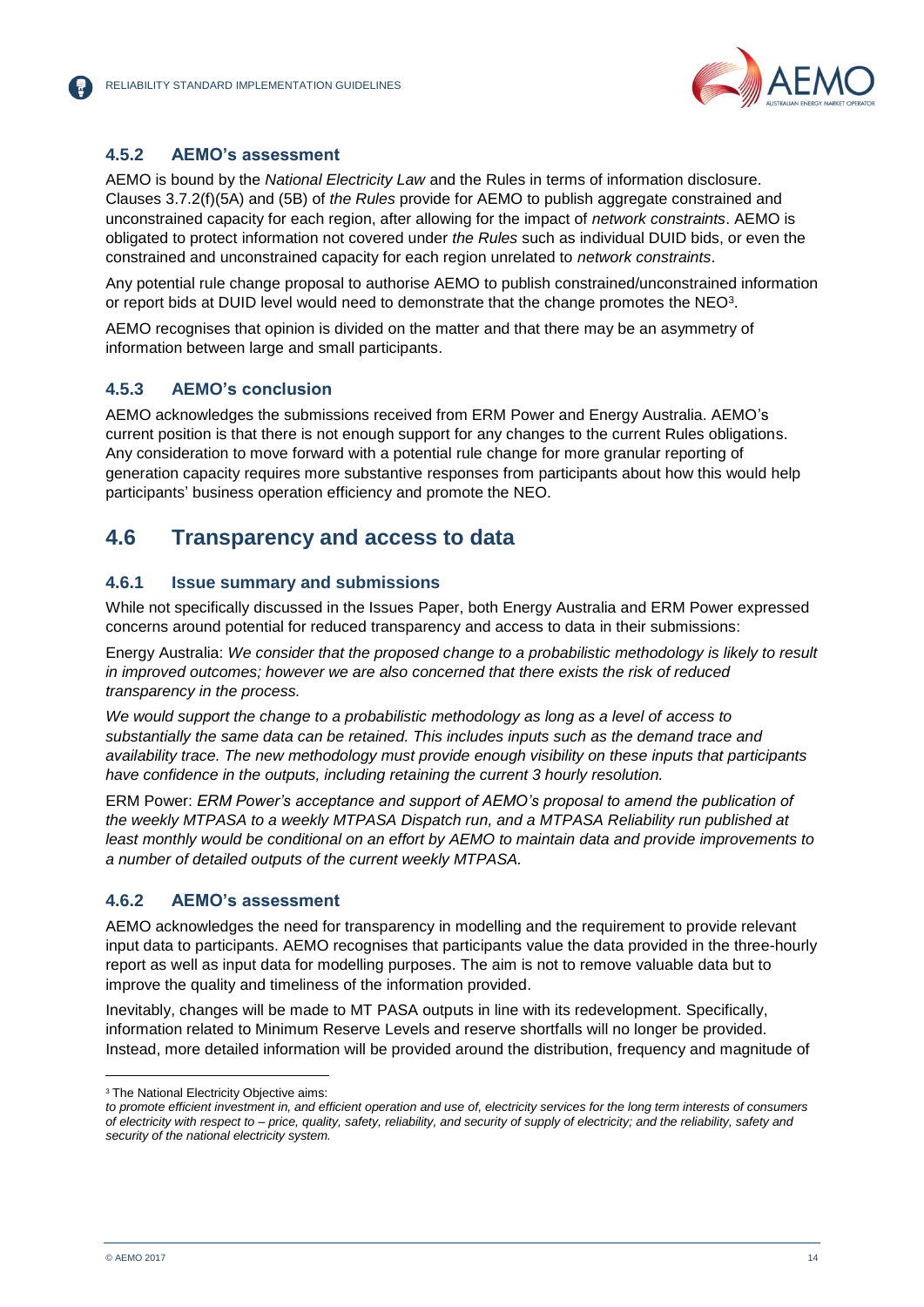

projected unserved energy under various conditions, and the days most at risk. AEMO will engage with participants regarding these changes during workshops and as part of the regular Electricity Market Management System (EMMS) change process.

#### **4.6.3 AEMO's conclusion**

AEMO will continue to publish the three-hourly report in the current format.

AEMO will publish all half-hourly input traces used for MT PASA modelling, including demand, intermittent generation, and demand side participation. AEMO will only publish generation availability to the extent specified in *the Rules.*

More detailed information on the proposed MT PASA model runs can be found in the attached MT PASA Process Description. AEMO may amend the process document to account for participant feedback received during the consultation process as well as changes to the modelling process that may be made as part of the ongoing model development and testing phase currently underway.

### <span id="page-14-0"></span>**4.7 Reference Years**

#### **4.7.1 Issue summary and submissions**

The proposed use of multiple historic reference years to capture weather-related variations in demand and supply was commented on in the ERM Power submission: *We support the proposal to change how demand curves and forecast intermittent generation are derived to the use of at least 5 reference years. The use of a single reference year, as per current methodology is not supported as it fails to represent the naturally occurring variability in outcomes that are historically observable*.

#### **4.7.2 AEMO's assessment**

AEMO acknowledges ERM Power's support of the proposed methodology.

#### **4.7.3 AEMO's conclusion**

AEMO will conduct the MT PASA reliability assessment using at least five reference years.

### <span id="page-14-1"></span>**4.8 Selection of POE Demand Curves**

#### **4.8.1 Issue summary and submissions**

At a minimum, AEMO proposes to use both 10% POE and 50% POE demand traces in the reliability assessment. In its submission, ERM Power raised the issue of including an additional POE demand representation in modelling:

*With regards to AEMO proposed use of 10% and 50% probability of exceedance (POE) demand curves for the calculation of Unserved Energy (USE) in this MTPASA Reliability run, we are concerned that this will result in a systemic bias to calculate a higher average USE value than that which would naturally occur.*

*The expected actual demand profile by its nature will result in outcomes that may vary from 0 to 100% POE, where each of these outcomes has the same probability of occurring. There is a high probability that for the higher POE levels, those between 60 to 100% the USE will be zero. In calculating an average annual USE outcome based on only 10 and 50% POE demand curves, the proposed process ignores all those POE outcomes where zero USE results. Statistically, in calculating an average annual USE outcome, AEMO's calculation process should represent the full range of expected USE outcomes, not just those outcomes where there is a higher probability of USE occurring. This could reasonably be*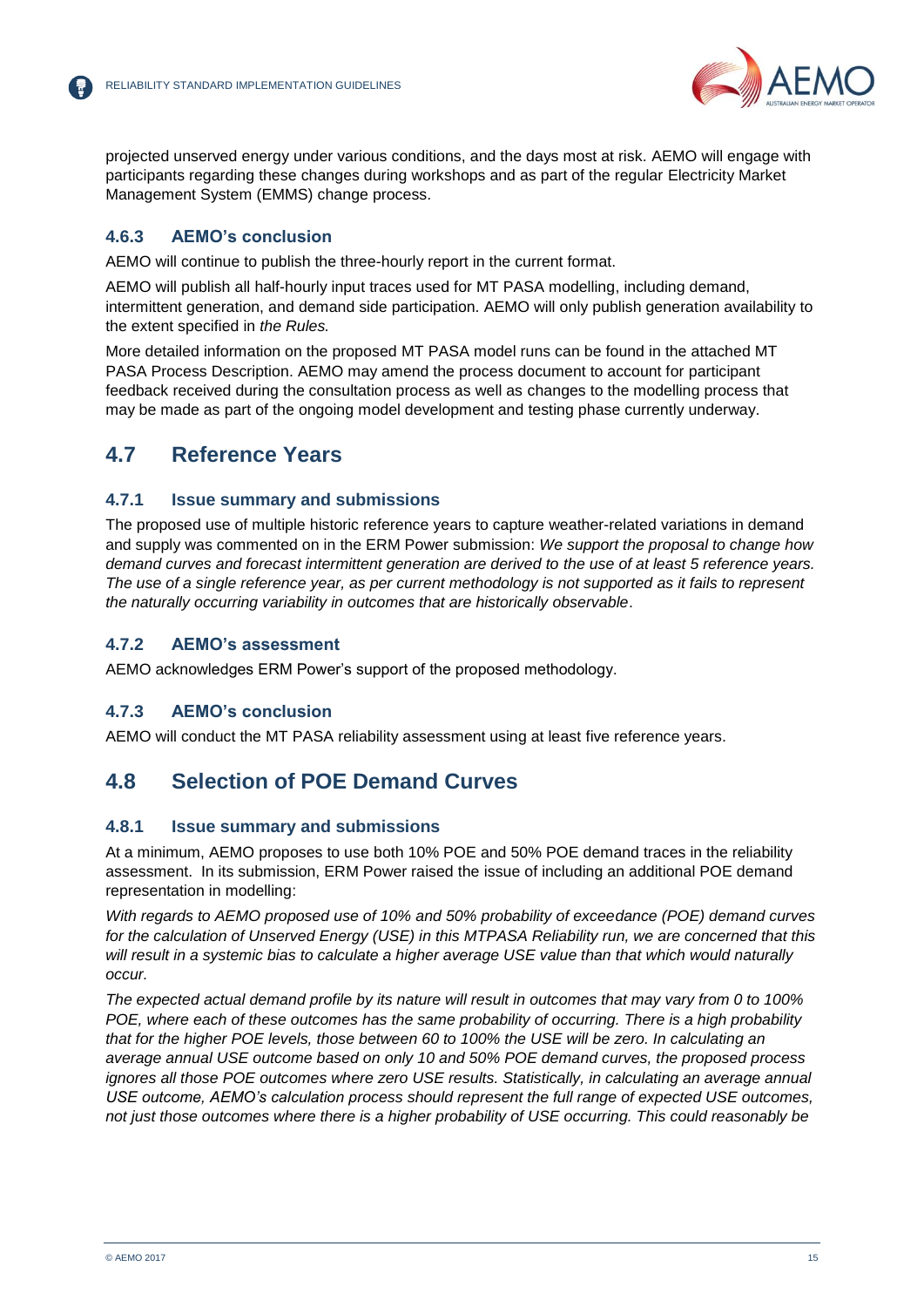

*achieved by the inclusion of 90% POE demand curves, or should AEMO determine that a slightly more conservative outcome is required, use of the 80% POE demand curve could be acceptable.*

*The weighting applied in the average USE calculation to the 90% POE outcomes should be equal to that applied to the 10% POE outcome, as each has the same probability of occurring.*

#### **4.8.2 AEMO's assessment**

AEMO notes the topic of weighting POE results has been examined previously. A summary of the development of the methodologies can be found in the [ROAM Consulting report to the AEMC](http://www.aemc.gov.au/Media/docs/Appendix%20D%20-%20ROAM%20Consulting%20%E2%80%93%20MPC%20Modelling%20Report-f3f8e903-a331-4d14-b1b5-b47f4af2c71b-0.pdf)<sup>4</sup>. The application of weightings is also discussed in Section 7.1.1 of AEMO's [Market Modelling Methodology](http://aemo.com.au/-/media/Files/Electricity/NEM/Planning_and_Forecasting/NTNDP/2016/Dec/Market-Modelling-Methodology-And-Input-Assumptions.pdf)  [and Input Assumptions](http://aemo.com.au/-/media/Files/Electricity/NEM/Planning_and_Forecasting/NTNDP/2016/Dec/Market-Modelling-Methodology-And-Input-Assumptions.pdf)<sup>5</sup> document.

The weightings that would be used should a 90% POE demand be added to the current 50% and 10% POE demand curves would be 30.4% (90% POE) – 39.2% (50% POE) – 30.4% (10% POE). Historically, the USE resulting from 90% POE and 50% POE has been very close to zero, and convention has been to aggregate the weightings and use a 69.6% / 30.4% weighting on the 50% POE / 10% POE estimates of USE.

AEMO acknowledges that there is merit in considering other POEs, particularly if USE levels in the 50% POE case are materially above zero, leading to potential overestimation of USE. The MT PASA design includes functionality to add any additional POE demand traces that AEMO may require for reliability assessments. AEMO will publish the appropriate weightings for alternative configurations of demand traces in the MT PASA Process Description document at the time they are incorporated into the MT PASA assessments.

#### **4.8.3 AEMO's conclusion**

AEMO recognises that to get a representative distribution of unserved energy, it is useful to look at a range of POE levels. AEMO will use a minimum of 10% POE and 50% POE in modelling and may include additional POE demand traces (for example, 90% POE) if, in AEMO's estimation, this would produce a materially different result.

As part of a continuous improvement process, AEMO is considering developing a broader range of POE traces for use in modelling. Further information will be provided when these become available.

<sup>4</sup> [http://www.aemc.gov.au/Media/docs/Appendix%20D%20-%20ROAM%20Consulting%20%E2%80%93%20MPC%20Modelling%20Report](http://www.aemc.gov.au/Media/docs/Appendix%20D%20-%20ROAM%20Consulting%20%E2%80%93%20MPC%20Modelling%20Report-f3f8e903-a331-4d14-b1b5-b47f4af2c71b-0.pdf)[f3f8e903-a331-4d14-b1b5-b47f4af2c71b-0.pdf](http://www.aemc.gov.au/Media/docs/Appendix%20D%20-%20ROAM%20Consulting%20%E2%80%93%20MPC%20Modelling%20Report-f3f8e903-a331-4d14-b1b5-b47f4af2c71b-0.pdf) <sup>5</sup> [http://aemo.com.au/-/media/Files/Electricity/NEM/Planning\\_and\\_Forecasting/NTNDP/2016/Dec/Market-Modelling-Methodology-And-Input-](http://aemo.com.au/-/media/Files/Electricity/NEM/Planning_and_Forecasting/NTNDP/2016/Dec/Market-Modelling-Methodology-And-Input-Assumptions.pdf)

[Assumptions.pdf](http://aemo.com.au/-/media/Files/Electricity/NEM/Planning_and_Forecasting/NTNDP/2016/Dec/Market-Modelling-Methodology-And-Input-Assumptions.pdf)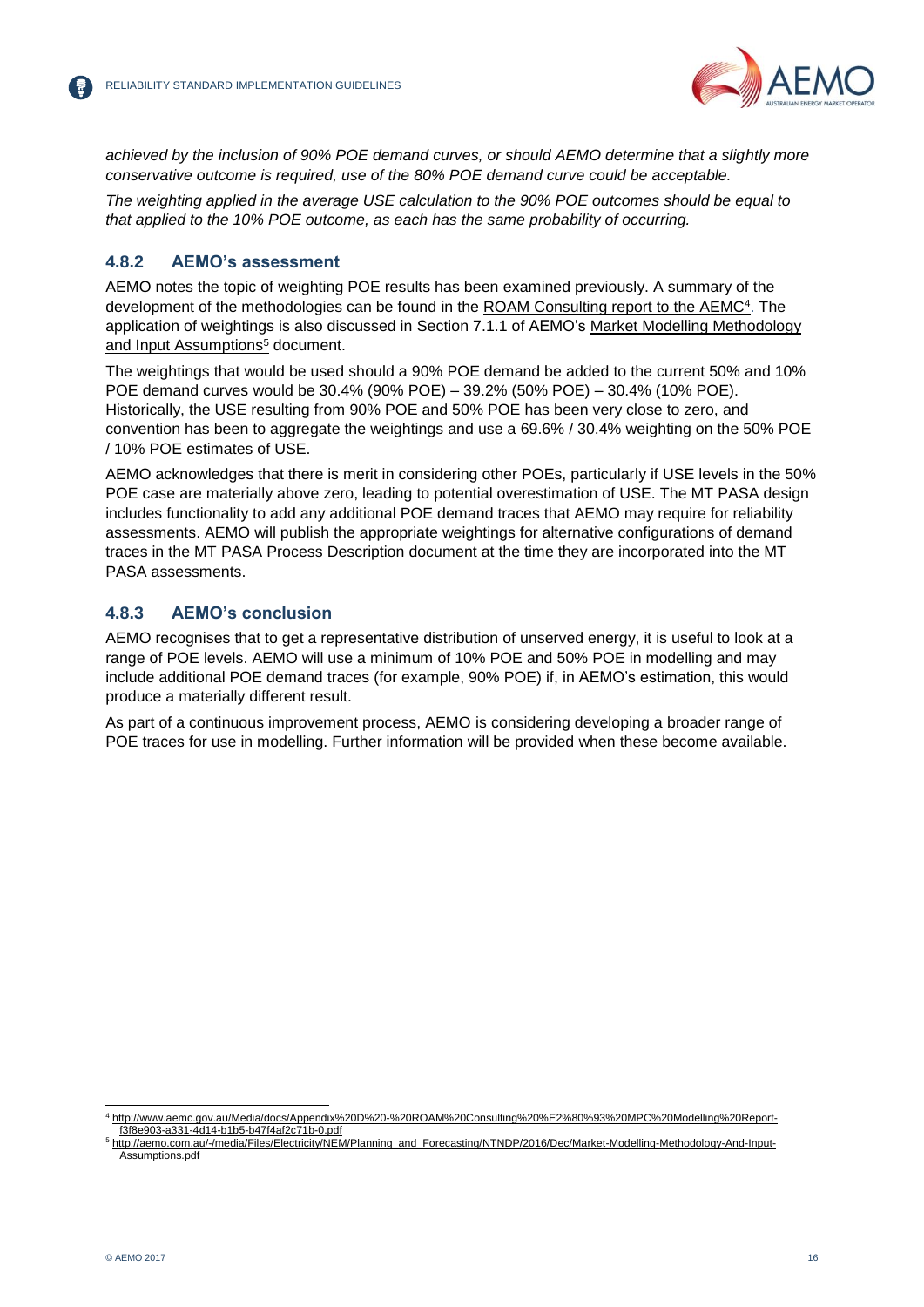

## <span id="page-16-0"></span>5. OTHER MATTERS

Other matters raised in the submissions are presented and discussed in the table below.

| No. | <b>Consulted person</b> | <b>Issue</b>                                                                                                                                                                                                                                                                                                                                                                                                                                                                                                                                                                                    | <b>AEMO response</b>                                                                                                                                                                                                                                                                                                                                                                                                                                                                                    |
|-----|-------------------------|-------------------------------------------------------------------------------------------------------------------------------------------------------------------------------------------------------------------------------------------------------------------------------------------------------------------------------------------------------------------------------------------------------------------------------------------------------------------------------------------------------------------------------------------------------------------------------------------------|---------------------------------------------------------------------------------------------------------------------------------------------------------------------------------------------------------------------------------------------------------------------------------------------------------------------------------------------------------------------------------------------------------------------------------------------------------------------------------------------------------|
|     | <b>ERM Power</b>        | Section 2.2.2 of the revised Reliability Standards<br>Information Guidelines indicates that with<br>regards to intermittent generation forecast used<br>in the EAAP, only one of the multiple Electricity<br>Statement of Opportunities (ESOO) reference<br>traces is used for EAAP, we believe that the<br>intermittent generation forecast used in the<br>EAAP should match those used in the MT PASA<br>Reliability run. This would maintain a consistent<br>approach and remove the potential for conflict in<br>outcomes between the EAAP and the proposed<br>MT PASA Reliability reports. | AEMO acknowledges the need for<br>consistency in modelling approaches<br>between ESOO. EAAP and MT PASA.<br>The proposed change to Section 2.2.2<br>has been removed, allowing AEMO the<br>flexibility to better align EAAP with other<br>processes.<br>Where appropriate, AEMO will maintain<br>consistency across different modelling<br>functions.<br>Changes to 2.1.2 and 2.1.4 of the<br>Guidelines have also been made to<br>clarify the current use of multiple<br>reference traces in the ESOO. |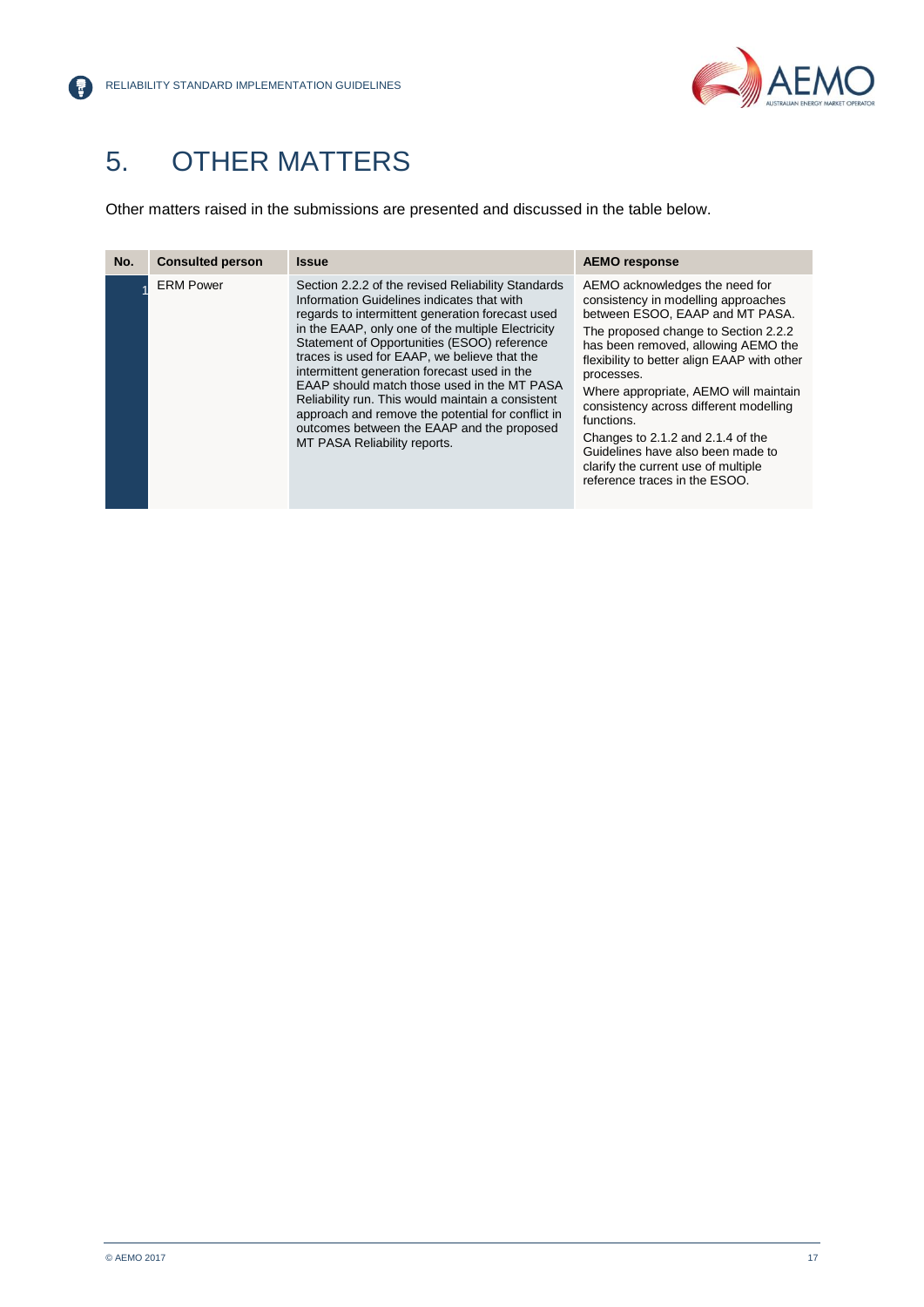

## <span id="page-17-0"></span>6. DRAFT DETERMINATION

Having considered the matters raised in submissions AEMO's draft determination is to amend the **Reliability Standard Implementation Guidelines** in the form of **Attachment 1**, in accordance with clause **3.9.3D(c)** of the NER and to amend the MT PASA Process Description in the form of **Attachment 2** in accordance with clause 3.7.2(g) of the NER.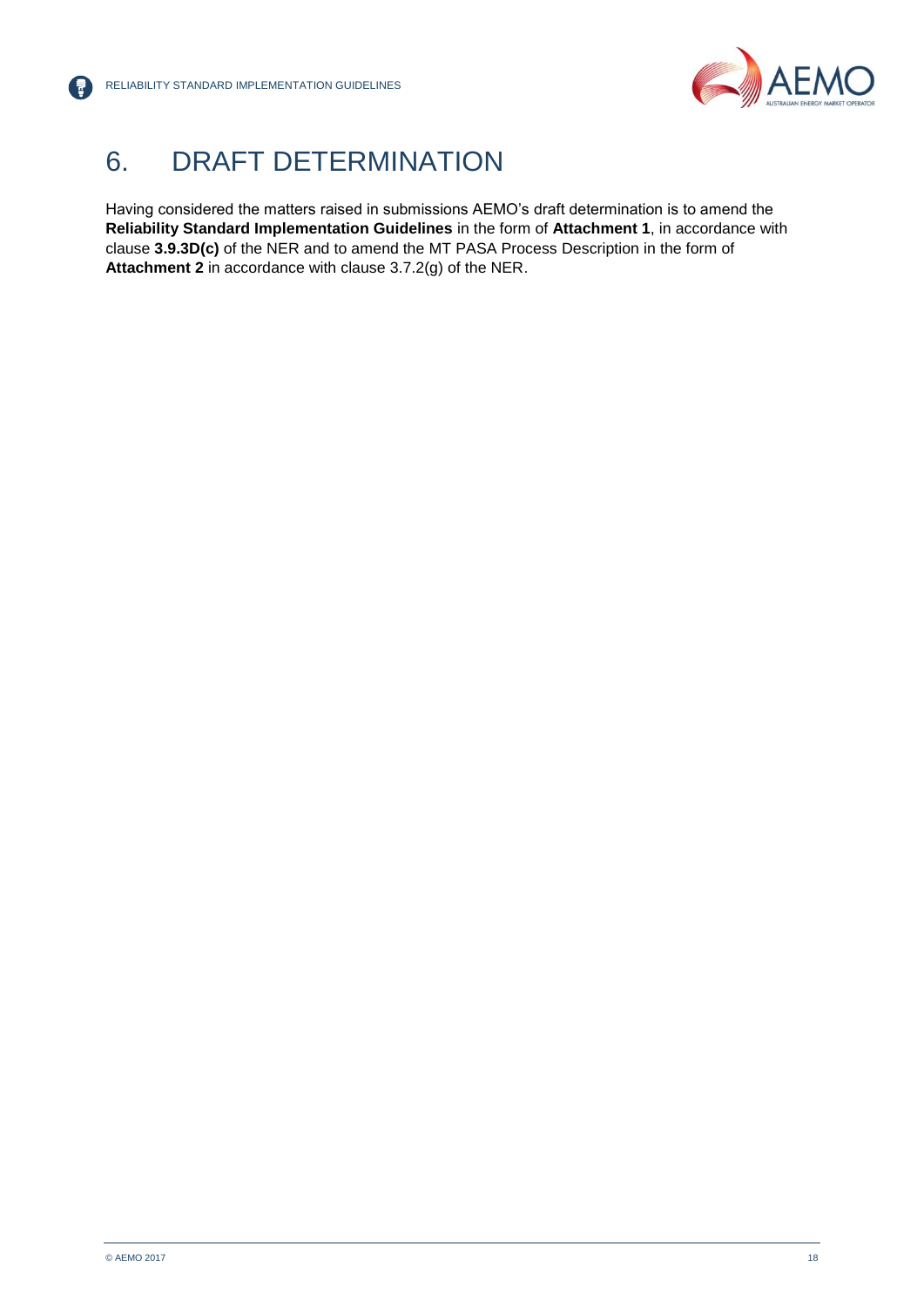

## <span id="page-18-0"></span>APPENDIX A - GLOSSARY

| Term or acronym | <b>Meaning</b>                                        |  |
|-----------------|-------------------------------------------------------|--|
| <b>ESOO</b>     | <b>Electricity Statement of Opportunities</b>         |  |
| <b>GELF</b>     | <b>Generator Energy Limitation Framework</b>          |  |
| <b>MT PASA</b>  | Medium Term Projected Assessment of System Adequacy   |  |
| <b>NER</b>      | <b>National Electricity Rules</b>                     |  |
| <b>NEO</b>      | <b>National Electricity Objective</b>                 |  |
| <b>POE</b>      | Probability of Exceedance                             |  |
| <b>RSIG</b>     | <b>Reliability Standard Implementation Guidelines</b> |  |